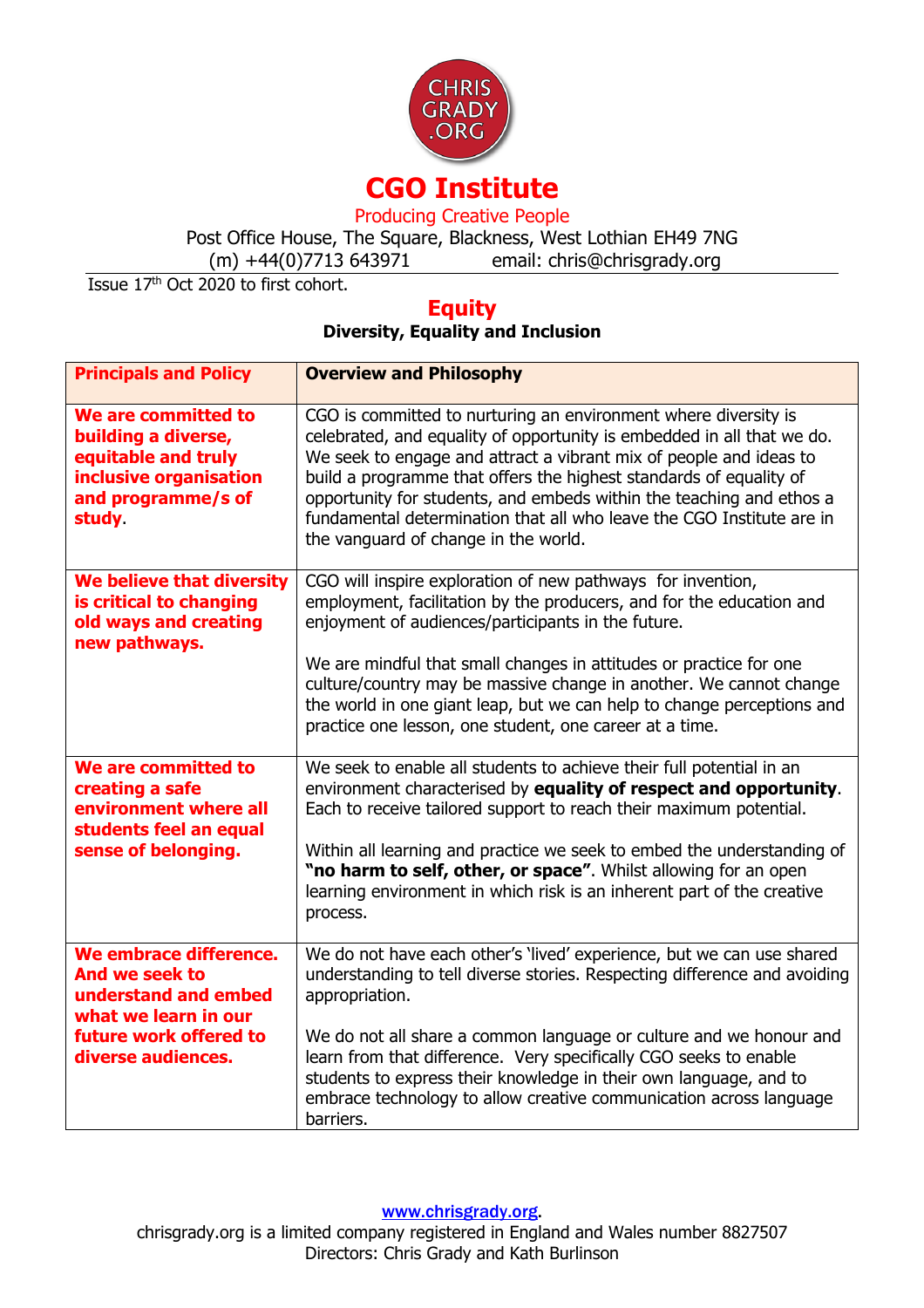| Our contracts with each other.                                                   |                                                                                                                                                                 |  |
|----------------------------------------------------------------------------------|-----------------------------------------------------------------------------------------------------------------------------------------------------------------|--|
| The $Y$ :<br><b>Understand yourself</b>                                          | To understand what I need to achieve my full potential, and ask for it<br>clearly. Learn about myself and find appropriate ways to consider 'they'<br>and 'we'. |  |
| 'They':<br><b>Listen to others</b>                                               | To learn by listening, and to facilitate others to achieve their full<br>potential                                                                              |  |
| 'We' <b>Understand our</b><br>collective impact on the<br>world and those around | To be aware of our individual and shared impact on space, environment<br>& society, then make considered choices and                                            |  |
| us.                                                                              | To accept that we all have much to learn: to raise issues, explore<br>through debate, and challenge where needed to elicit change.                              |  |

| <b>CGO's Practical Imperatives</b>                                                              |                                                                                                                                                                                                                                                                                                          |  |
|-------------------------------------------------------------------------------------------------|----------------------------------------------------------------------------------------------------------------------------------------------------------------------------------------------------------------------------------------------------------------------------------------------------------|--|
| <b>Advancing the diversity</b><br>of student recruitment                                        | Always striving for equity of attainment, and fostering an inclusive<br>community.<br>Leading to a diverse alumnae group who will be encouraged to change                                                                                                                                                |  |
|                                                                                                 | practice and structures in the future to best represent their diversity.                                                                                                                                                                                                                                 |  |
| <b>Promoting inclusive</b><br>teaching, education and<br>engagement                             | Understanding difference, exploring ancestry and past practice, and<br>considering the changes which the next generation can, should and<br>must make in the world<br>Finding ever developing ways to embrace multi-lingual learning, mindful<br>that (to start) the 'classroom' will be led in English. |  |
| <b>Reflecting diversity</b><br>amongst the CGO<br>teaching, mentoring and<br>tutoring community | Where everyone upholds and promote the principles of the above<br>policies and champions equity, equality, diversity and inclusion in all our<br>activities.<br>We learn differently, and CGO seeks with the teachers never to<br>presume on one expected style of assimilation.                         |  |

We welcome challenges, conversations and dialogues with whoever is reading this document. This will always be work in progress, and must remain a living document and a set of policies which are practiced throughout our work. If you think something is wrong, missing, or needs improving please contact Chris Grady. You will be met with gratitude and action.

We expect all students, faculty, and those with whom CGO Institute work to uphold the values in this policy. We ask all students to call-out any incidents to help us learn, and to ensure we both say we will, and actually do, uphold the values of this policy. Thank you.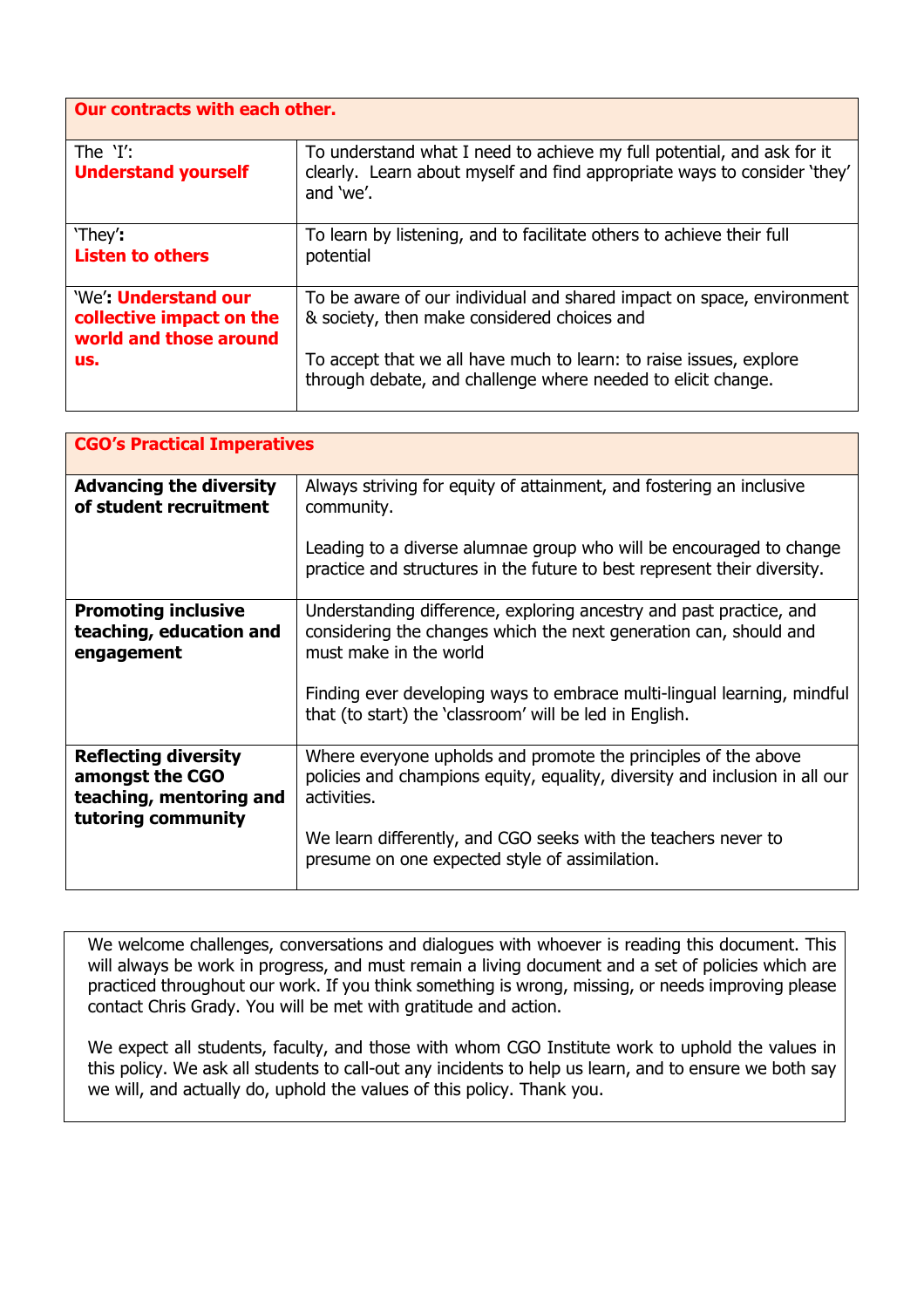Diversity in this document encompasses the nine 'protected characteristics' under the UK Government's Equality Act 2010 as the starting point:, **'age', 'disability', 'gender reassignment'** (now commonly understood as 'gender identity') '**marriage and civil partnership', 'pregnancy and maternity', 'race', 'religion or belief', 'sex'**, and **'sexual orientation'** - mindful as always of global and cultural legal and societal differences. Diversity extends in CGO's work to encompass those who may have restricted access caused by **financial opportunity or geographic remoteness**. [Bursary funds are being developed to assist]. It further embraces a diversity of **language and culture** - finding best ways to undertake shared learning.

**Changing the landscape - Equity beyond Equality**

| Equity<br>Equality<br>doesn't mean                            | As facilitators of career paths for the next generation of<br>creative producers and practitioners, CGO Institute intends<br>to advance opportunities for students who could, in<br>the future, adjust the under-representation of<br>particular sectors of the UK community within the<br>world of theatre and creative producing.<br>We will actively encourage wider application for places on the<br>Diploma programme and seek ways to provide enriched<br>support in order that graduates from the programme have<br>achieved an equitable position as they move towards<br>employment or forming their own creative pathways. |  |
|---------------------------------------------------------------|--------------------------------------------------------------------------------------------------------------------------------------------------------------------------------------------------------------------------------------------------------------------------------------------------------------------------------------------------------------------------------------------------------------------------------------------------------------------------------------------------------------------------------------------------------------------------------------------------------------------------------------|--|
| What will success look like<br>(by end 2021)                  | The diversity spectrum of the students and alumnae<br>will match the diversity spectrum of the UK population<br>as a whole by the end of 2021 (albeit that some of our<br>alumnae will not seek to work in the UK, or be based here -<br>but we will use this as a benchmark).<br>We seek the cooperation of all applicants to continue to<br>review this aspiration through consensual monitoring. Since<br>the sample will be small, we cannot guarantee anonymous<br>monitoring.                                                                                                                                                  |  |
| (And then we will continue to work<br>from there, as needed.) |                                                                                                                                                                                                                                                                                                                                                                                                                                                                                                                                                                                                                                      |  |

| <b>The Guardian Group</b>                                                                                                                                                                         |                                                                                                                                                                                                                                                                                                                                                                                        |
|---------------------------------------------------------------------------------------------------------------------------------------------------------------------------------------------------|----------------------------------------------------------------------------------------------------------------------------------------------------------------------------------------------------------------------------------------------------------------------------------------------------------------------------------------------------------------------------------------|
| A group of 12 arts/cultural<br>practitioners have been gathered<br>to offer CGO advice and guidance<br>from their lived experience on all<br>areas of diversity.                                  | "I am so grateful to friends who have offered to be part of the<br>Guardian Group and bring their experience of being trans,<br>d/Deaf, neurodiverse, bisexual, physically disabled, and<br>identifying as BIPOC" together we will monitor how the<br>Institute is tackling and teaching all aspects of diversity. They<br>will challenge me and help us all do better"<br>Chris Grady |
| Over the first two years of the CGO<br>institute, they will meet to review<br>policy and practice. We all have a lot<br>to learn, this group will enrich our<br>current and future understanding. | The names of the Guardian Group are listed on the CGO<br>website. In time this group will include some alumnae of the<br>programmes                                                                                                                                                                                                                                                    |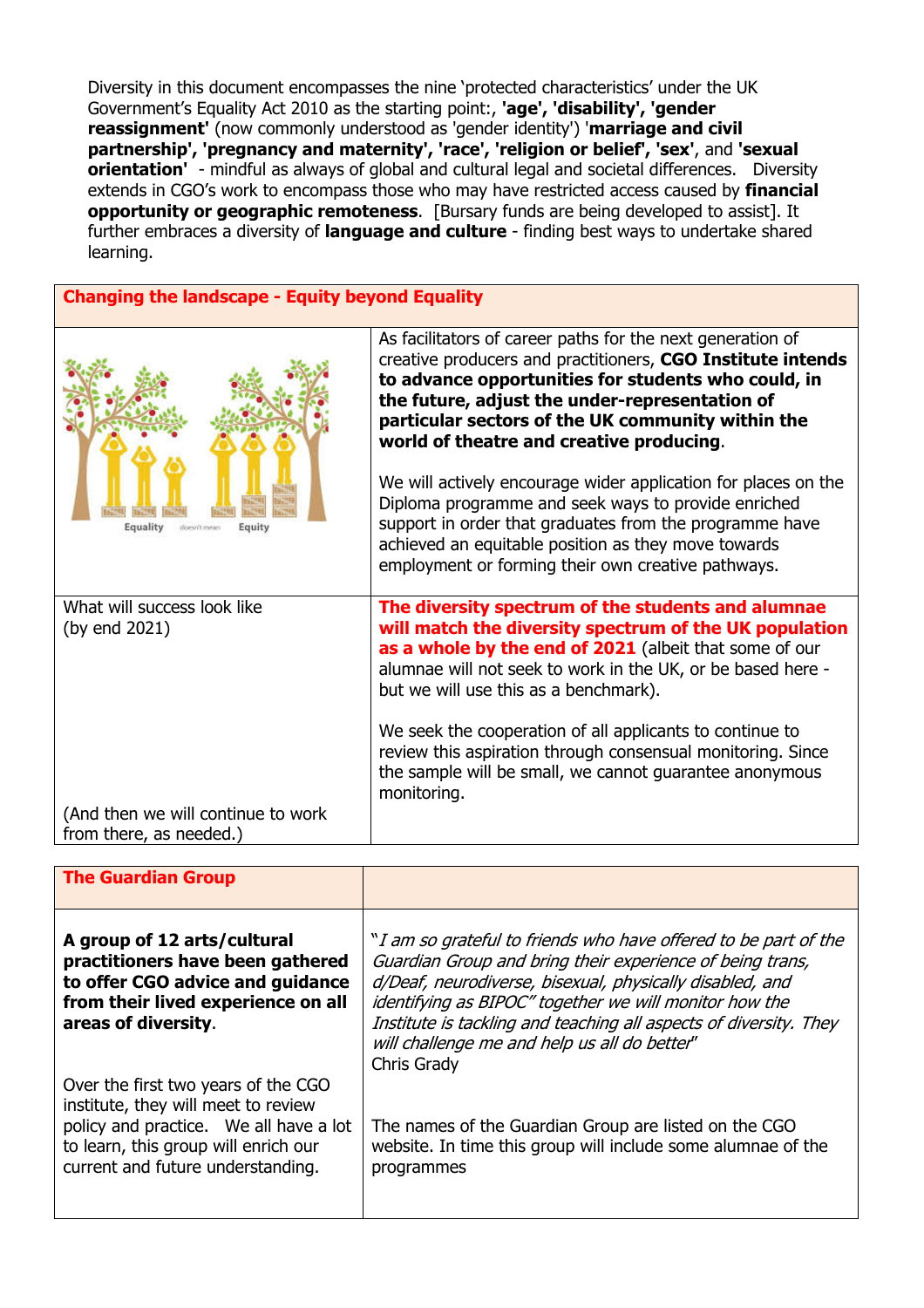| <b>Procedure for Correctional Action:</b>                                                                                                                              |                                                                                                                                                                                                                                                                                                                         |  |
|------------------------------------------------------------------------------------------------------------------------------------------------------------------------|-------------------------------------------------------------------------------------------------------------------------------------------------------------------------------------------------------------------------------------------------------------------------------------------------------------------------|--|
| We expect all CGO directors, staff,<br>students, freelancers and contractors to<br>feel empowered to challenge<br>behaviour which may marginalise or<br>exclude others | Report behaviours or actions that contravene this policy.                                                                                                                                                                                                                                                               |  |
| Where possible, address concerns at the<br>time, directly with the individual/class in<br>order to create a safer, kinder, better<br>understood and equitable space    | If a 'non-marginalised' teacher or student is concerned over<br>what they perceive as unacceptable (eg racist, sexist or<br>phobic), someone within the marginalised group should have<br>the opportunity to offer their say / advice, should they<br>choose to do so, and others will offer them space and<br>respect. |  |
|                                                                                                                                                                        | This gives that individual the opportunity to be in control of a<br>potentially sensitive or abusive situation. Their lead should<br>always be taken, mindful that they do not bear the<br>responsibility to teach others                                                                                               |  |
|                                                                                                                                                                        | Time for discussion should be given in the space, if the<br>student feels it appropriate. The teacher needs to hold space,<br>or welcome time to revisit the issue if needed.                                                                                                                                           |  |
| Summation and Safety                                                                                                                                                   | Remember to keep a note of any conversations you have and<br>avoid having discussions one on one without any<br>corroborator.                                                                                                                                                                                           |  |
| First line of reporting                                                                                                                                                | If necessary, report the incident to Chris Grady in a<br>recorded/written form so that appropriate intervention can be<br>offered.                                                                                                                                                                                      |  |
|                                                                                                                                                                        | Each student has a tutor and you may choose to raise it with<br>them, as appropriate, and Chris Grady will be made aware.                                                                                                                                                                                               |  |
| Second or alternative line of reporting                                                                                                                                | If necessary, where the above three steps are not<br>appropriate, report the incident to the Guardian Group (see<br>section above). This will be acknowledged, and an<br>appropriate process of best practice will be undertaken.                                                                                       |  |
| Learning and the Future                                                                                                                                                | Changes will be considered and made, where it is felt that<br>best practice has been underachieved                                                                                                                                                                                                                      |  |

There follow four more detailed sections on racism, gender, disability and access. These are offered to enrich the policy and offer a basis for discussion and development. The sections include definitions and sourced terminology/philosophy. During the courses and the consideration of the Guardian Group much of this may be reshaped.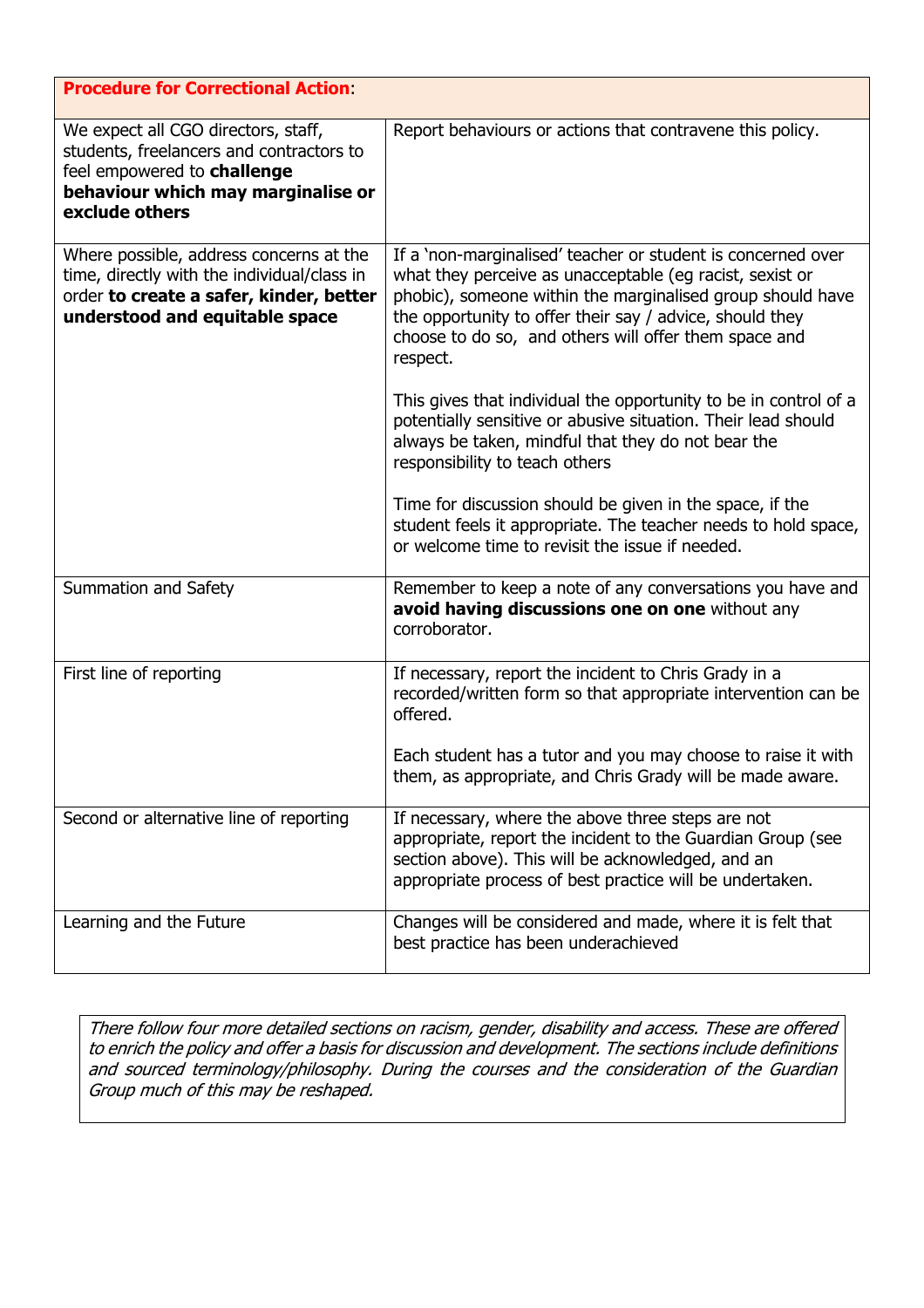## **Anti-racist policy To become a better ancestor**

#### **As we begin CGO Institute we have gathered material from other arts organisations and texts to inform and focus us. We welcome revisions and challenge.**

"To be anti-racist is to acknowledge the permanence of racism through organizations, industries and communities, and to recognize that racism is a system of disproportionate opportunity and penalties based on skin colour,"

> Laura Morgan Roberts, University of Virginia Professor of Business Practice,

"There is no way to sugar coat it. White supremacy is evil. It is a system of oppression that has been designed to give you benefits at the expense of the lives of BIPOC [Black, Indigenous, People of Colour], and it is living inside you as unconscious thoughts and beliefs. The process of examining it will necessarily be painful…You have to decide what is going to be the anchor that keeps you committed to this work, whether it is a commitment to anti-oppression and the dignity of BIPOC, your commitment to your own healing, your commitment to being a better friend or family member to BIPOC, or your commitment to your own personal or spiritual values. What keeps me going is my commitment to truth, love, and being a good ancestor."

Layla F Saad, "Me and White Supremacy"

#### **CGO commits to the following**:

We will work from the stance that racism is a real, prevalent, systemic and historic issue in the UK and globally, and we will work with our students and faculty to understand more to be better global citizens and future ancestors.

We will not question racism's existence or prevalence. We will not 'qaslight' experiences of racism felt by any person of colour on our teams (for example, by saying '*I don't think they were being* racist', 'I don't think it's as bad in the UK as it is in America', 'they didn't mean it like that' or 'I think you are being overly sensitive').

We will not confuse or conflate racism with other forms of oppression or injustice. We also recognise that racial and cultural diversity are not the same.

We commit to engaging with anti-racism as a global political movement which exists inside and outside of the theatre and performing arts industry. We will support movements that share our broader aims of inclusion and access, and which bring us closer to an anti-racist society. We will not be afraid to use our platform as an educational and coaching organisation to encourage positive changes in UK and internationally.

We will use the most direct and respectful language we can find. We won't shy away from specificity. We will say the word 'racist' when we mean racist. We recognise that people from different races and cultures experience racism differently, including in terms of anti-blackness, islamophobia, anti-Semitism, xenophobia. We will use specific language where appropriate when we discuss instances of racism.

We recognise that in theatre, the phrase 'It's not what you know, it's who you know' is still prevalent, and that we have been guilty of upholding this system, which so often excludes BIPOC even being considered before it is given to somebody 'we know'. We work to change that in our own practice and in the industry as a whole.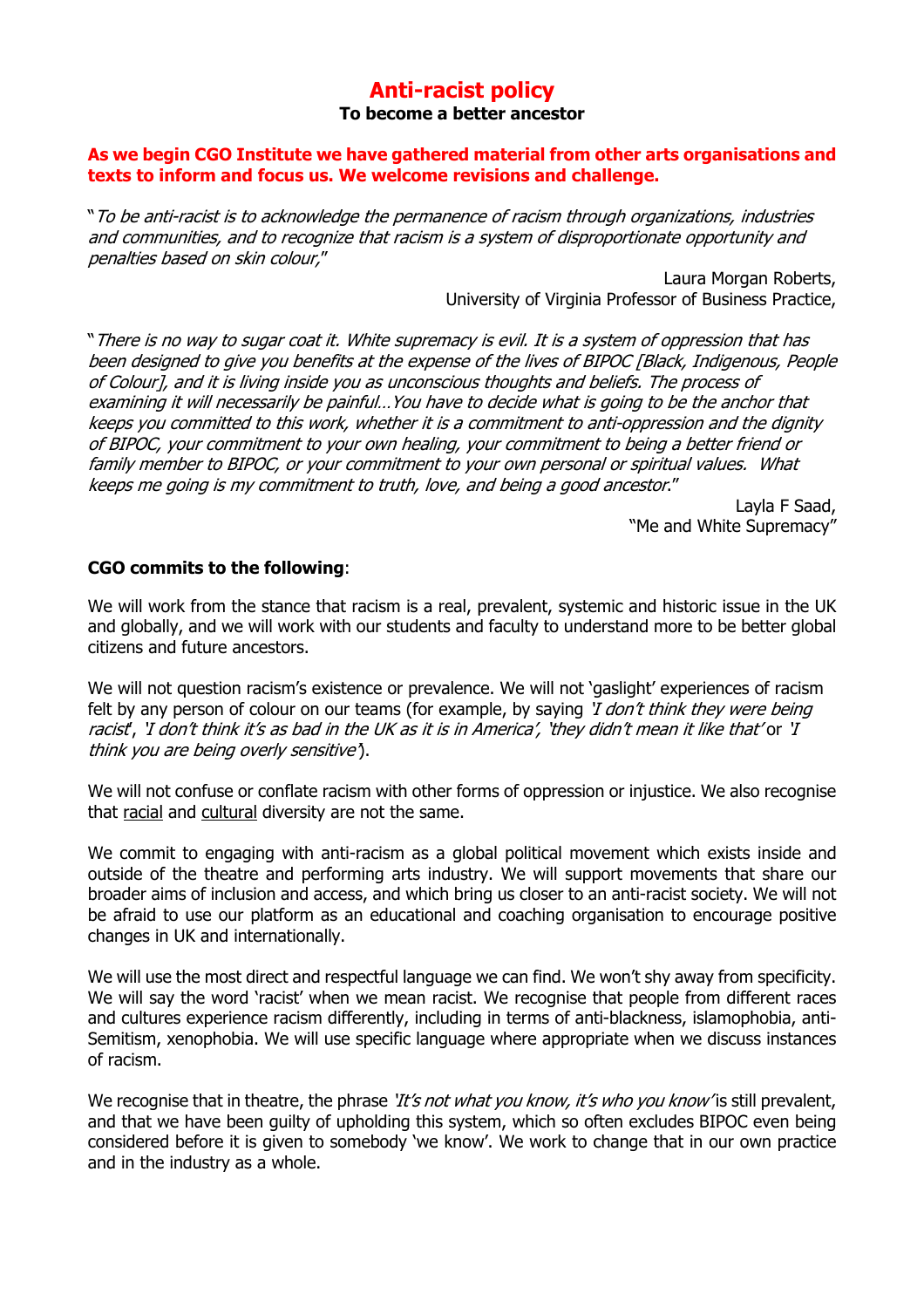We will always evaluate and reflect in terms of equal opportunity for BIPOC. If an aspect of our work does not reflect racial and cultural diversity, we will always examine why. We commit to a more intersectional approach when considering all protected characteristics.

We will consider new ways in which we can support BIPOC to secure paid jobs, training, mentorship, fundraising support and opportunities to promote engagement beyond our current work and open more doors into the industry which have historically been closed.

We will not assume that people of colour in our networks will undertake any additional work (within or outside of agreed hours) in order to help us reach these goals. We will always welcome, listen to and respond to leadership and input from people of colour (regardless of role) and amplify and prioritise their ideas as to how we deliver anti-racism.

# **Gender and Sexuality Freedoms**

Whilst acknowledging global differences and persecutions.

Oxfam (2016) started that "today there are still 75 countries and 5 entities that criminalize homosexuality, and in 6 countries and parts of Nigeria and Somalia homosexuality is punishable by death. Discrimination, violence and exclusion on the grounds of sexual orientation and/or gender identity are a violation of human rights, a barrier to active citizenship and gender equality, and a contributing factor to the perpetuation of poverty and marginalisation."

As an institute offering training to global citizens aspiring to work in the creative arts, we embrace the following rights of all people free of coercion, discrimination and violence:

- To seek, receive and impart credible, evidence-based information related to sexuality;
- To privacy regarding matters of sexuality.
- To choose their sexual orientation and sexual partner or partners;
- To decide to be sexually active or not;
- To participate in consensual sexual relations; and to pursue a satisfying, safe and pleasurable sexual life.
- To freedom of gender identity and expression.
- To freedom of thought, opinion, expression and association regarding issues of sexuality, gender identity and sexual rights, without arbitrary intrusions or limitations based on dominant cultural beliefs or political ideology, or discriminatory notions of public order, public morality, public health or public security.

We need to be aware that there are four main types of sexual orientation discrimination.

**Direct discrimination;** Breaks down into three different sorts of direct discrimination of treating someone 'less favourably' because of:

- their actual sexual orientation (ordinary direct discrimination)
- their perceived sexual orientation (direct discrimination by perception)
- the sexual orientation of someone with whom they associate (direct discrimination by association).

**Indirect discrimination**; Can occur where there is a policy, practice, procedure or workplace rule which applies to all employees, but disadvantages people of a particular sexual orientation. We seek help from all participants to highlight any time where this could be inadvertently causing distress.

**Harassment**; When unwanted conduct related to sexual orientation has the purpose or effect of violating an individual's dignity or creating an intimidating, hostile, degrading, humiliating or offensive environment for that individual.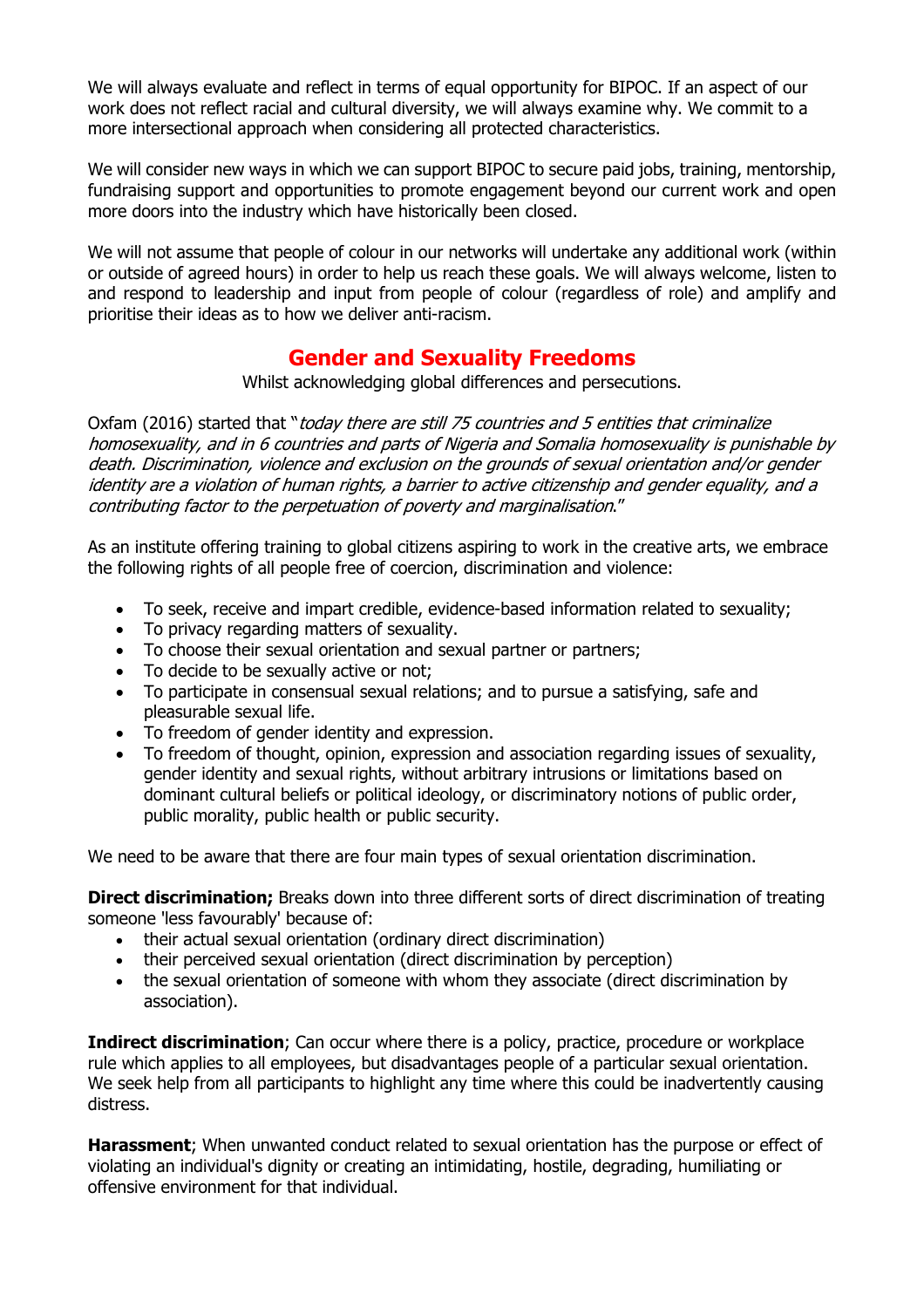**Victimisation**; Is when someone suffers what the law terms a 'detriment' - something that causes disadvantage, damage, harm or loss - because, for example, they have made or supported a complaint about sexual orientation discrimination.

#### **'Coming out' at work/class**

When someone tells other people about their sexual orientation this is known as 'coming out'. This process is personal and different for everyone. While many lesbian, gay and bisexual people are 'out' in their personal lives, they may not want to 'come out' at work or in class. If someone is limiting who they tell, they also need to decide whether they want those people to keep the details of their sexual orientation confidential. If someone reveals a person's sexual orientation to others against that person's will, this may be seen as:

- harassment and/or
- a breach of the Data Protection Act (if details are stored as confidential data) and/or
- a breach of any of the employer's relevant regulations or policies.

### **Trans Rights**

We understand and respect that there can be differences between assigned sex and gender identity and expression and we relish working with everyone whether identifying within or outside of the gender binary. We have a zero tolerance approach to discrimination, victimisation or harassment on the basis of a person's gender identity.

We aim to provide a welcoming and supportive environment for people to explore and to be who they are', irrespective of their gender identity. We will also seek to provide a supportive environment for people who are considering, undergoing or who have undergone transition, as provided for under the Equality Act 2010.

We acknowledge the following truths, welcoming the opportunity to learn more and explore issues of gender and sexuality in creative discussion:

- Transgender is an umbrella term and there are many different identities that fall under this term, including trans men, trans women, people who cross-dress on an occasional basis and other people who may identify as neither male nor female (non-binary). A non-binary person is somebody whose gender identity does not fit into the gender binary of male or female. A non-binary person may to be neither male nor female, or both, or sometimes male and sometimes female. Someone who identifies as intersex may or may not also identify as Trans.
- Each will use an appropriate pronoun. Some will use non-gendered pronouns, such as "they", "ze", or "qui". Providing space for all people in a workshop to add their pronoun, for example on Zoom, is acknowledgement and helpful to all participants in referring to colleagues.
- A "gender fluid" person is someone who fluctuates between more than one gender or between having a gender and not having one. A person may identify as a male, female, neutral, non-binary, or a combination of identities, depending on the day. It is not related to a person's sexual orientation.
- People have the right to self-identify and many people reject the whole idea of binary tickboxes and describe themselves in non-binary, or more wide-ranging terms such as pangender, poly-gender, third gender and genderqueer.

Through our related policies and procedures, CGO will strive to support all trans and gender nonconforming people who either work or study with us, ensuring that our faculty are well trained and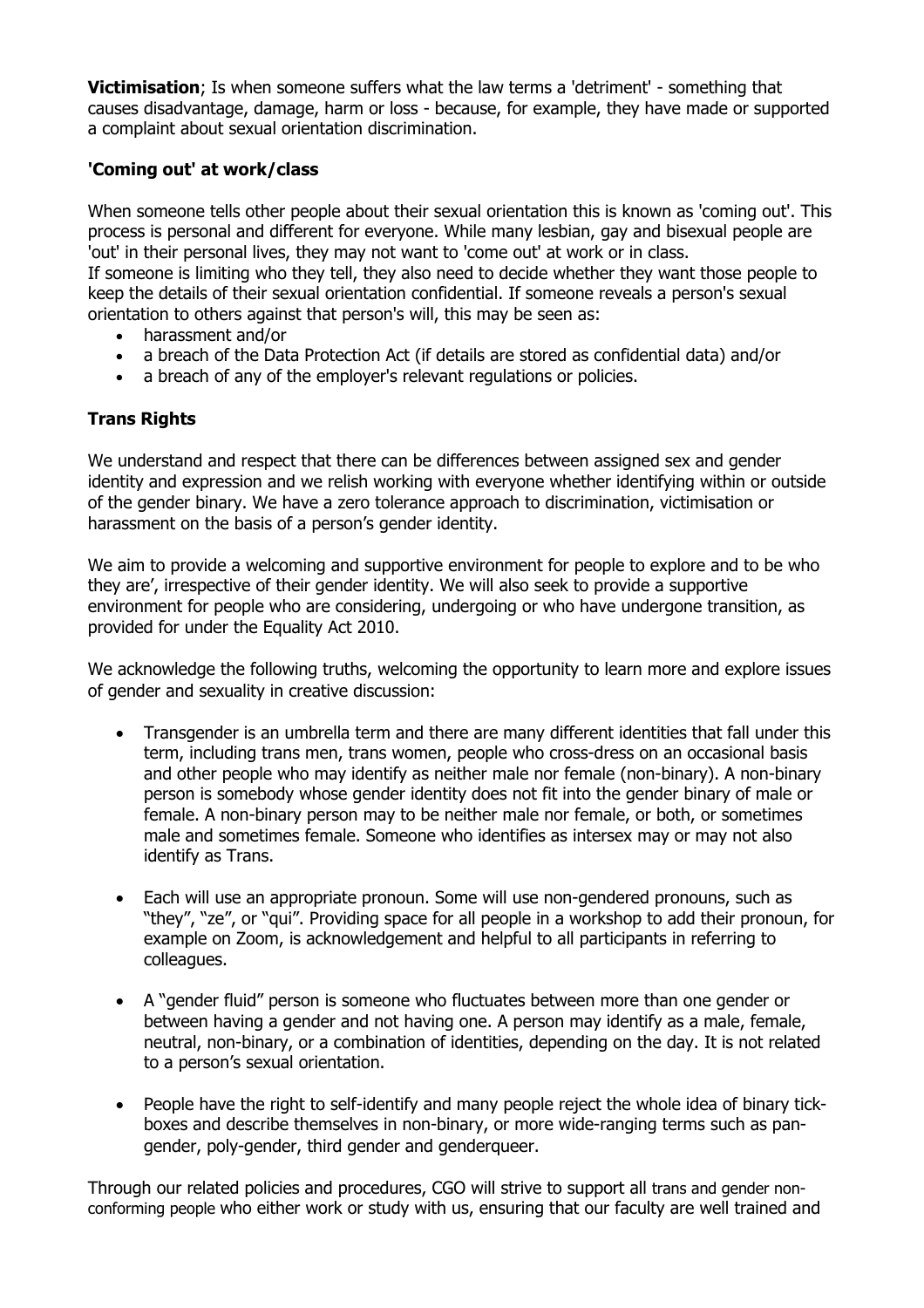supportive. We will seek to ensure that explicitly gendered language is not used if it is not needed and will provide guidance on how to use trans friendly pronouns.

We will treat anybody's gender identity with dignity and respect, regardless of the law. Although "gender reassignment" is one of the nine protected characteristics as provided for under the Equality Act 2010, we aim to go above and beyond the protection of people undergoing gender reassignment. We extend our commitment by supporting and protecting trans faculty and students from harassment, discrimination and victimisation which has occurred or is occurring due to their gender identity. This will include people who do not live full time in their identified gender, those who do not intend to undergo gender reassignment and intersex people (born with a wide range of natural variations in sex characteristics that do not fit the typical definition of male or female.)

Considering everyone's right to their chosen gender identity it is important to identify some examples of transphobia which highlight areas where we must be attentive: - Speculating about someone's gender identity is inappropriate in any context - Purposefully ignoring someone's pronoun undermines their gender identity and sense of self - Refusing to use someone's pronoun is disrespectful - Disclosure of someone's trans history - and proceeding with Inappropriate questioning.

And finally we will work with students to explore how their work and future creative practice can further the aspirations of sexual and gender freedom in those countries and regions where it is restricted, and how the creative and performing arts can be used for good in furthering the policy statements above.

# **Access and Disability**

And understanding diverse learning

Under the Disability Discrimination Act 2005 (Disability Discrimination (Northern Ireland) Order 2006) a person has a disability if he or she has a physical or mental impairment that has a substantial and long-term, adverse effect on his or her ability to carry out normal day-to-day activities. Impairment resulting from or consisting of mental illness is covered by the Act: this is likely to include depression or anxiety, if long-term. In addition, the effects of progressive conditions such as cancer, HIV infection and multiple sclerosis are regarded as substantial for the purposes of the Act immediately on diagnosis.

**CGO seeks to use the advantages of cloud-based learning, and minimise the challenges for individuals through screen based work, to maximise the opportunities for all students**. We seek to understand more, to make changes as possible, and to enrich the teaching further in order to create the next generation of creative practitioners. We aspire to help to cause change in the industry as a whole recognising the talent in each individual.

The Stage Newspaper reported in 2018; "Last year, just 1% of graduates from major drama schools declared a physical impairment – covering mobility, sight or hearing impairments. The most up-to-date government figures, from 2016, state that 11% of people in the general population declared a mobility impairment, 3% declared a vision impairment and 3% had a hearing impairment." We suspect this is reflected in all training for all disciplines in the theatre and performing arts, and not substantially better when considering non-visible forms of impairment.

"It is refreshing but still rare to see a physically disabled person playing a role where that feature of their being is not an essential part of the character. It is wonderful to see companies like Ramps on the Moon casting for talent and then working creatively to have choreography which works just as well for a dancer on 2 wheels as 2 legs. In developing the next generation of creative producers, we will explore the opportunities and challenges to enrich the diversity on stage especially across physical and invisible disability. We will actively seek applicants who are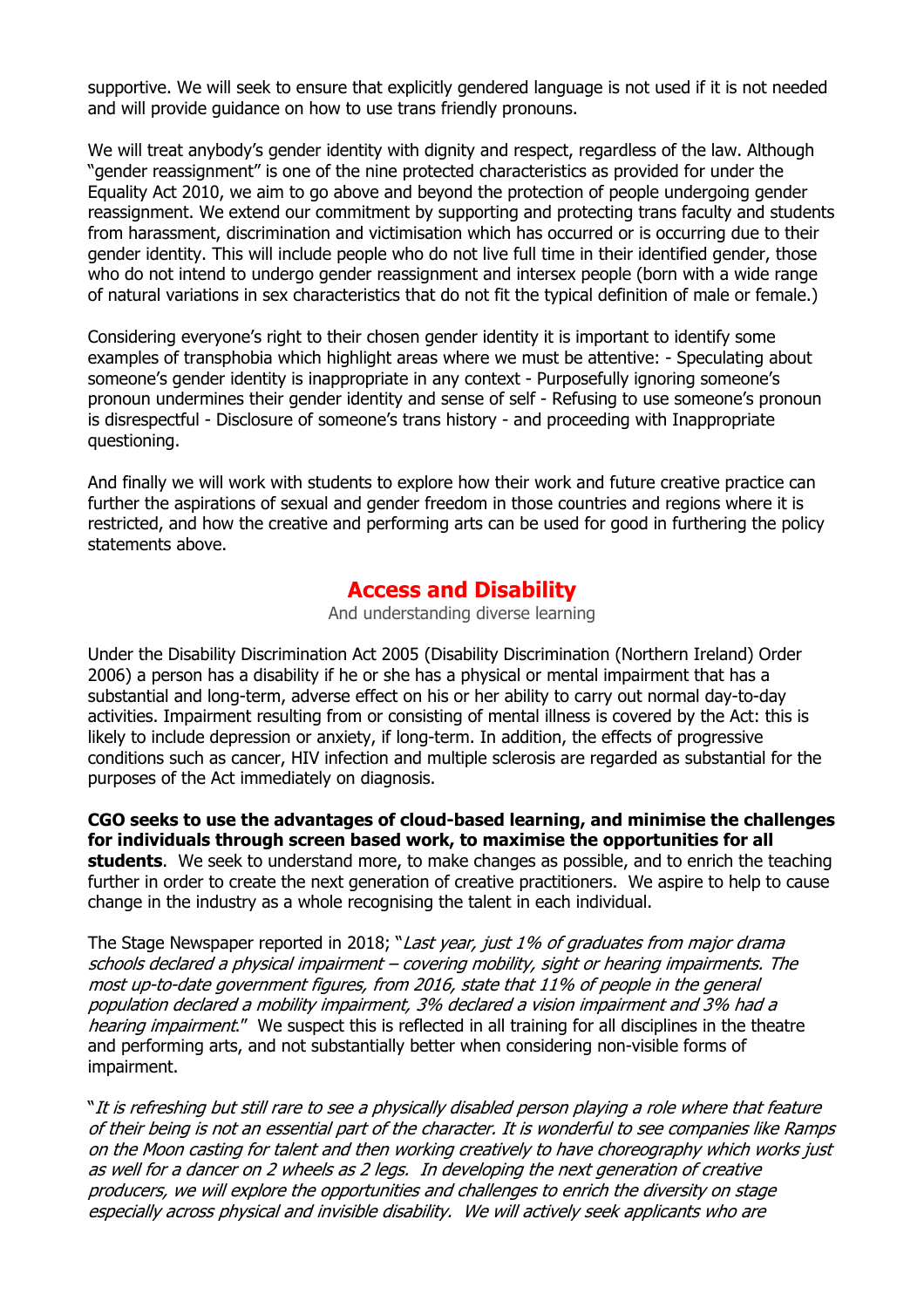#### registered disabled to be part of the cohort and create practical access support to make the Diploma work for evervone" Chris Grady

CGO fully supports the principle of equal opportunities in training and employment and opposes all forms of unlawful or unfair discrimination on the grounds of disability. No learner or faculty member shall receive less favourable treatment because of disability. It is in the interest of CGO and the creative industries to ensure that all available human resource, talents and skills are considered when opportunities arise.

We will ensure that people with disabilities will receive equal treatment in learning and development. The organisation will take account of any reasonable adjustments a disabled member of staff or student needs to perform the requirements of the course and will take account of these in setting and measuring the objectives and outcomes for that individual.

All staff and learners have a personal responsibility to adhere to and apply this policy. We will regularly review and monitor this policy to ensure its implementation and effectiveness.

## **Online Learning**

Equitable & Discriminatory Challenges

The Diploma programme will be taught in an online classroom (Zoom provisionally) where aspects of Equality of opportunity and diversity of engagement will need to be reviewed as we progress. Early research studies suggest that there are grounds for concern around discrimination. Four areas will be considered as our policies develop;

- 1. Access to suitable bandwidth/speed to fully engage with the classes. Where this is a challenge we will look at solutions which could be offered.
- 2. There is a real difference between entering a formal classroom environment on campus, and undertaking classroom study from a real-life setting (bedroom, busy flat, 'quiet' space). As we develop we must be sure not to discriminate based on environment and support where we can.
- 3. Screen tiredness and challenges for neuro-divergent participants. Here we will monitor lesson length, breaks, advice from the participants themselves, and guidance from our Faculty and the Guardian Group. We have all learned much in the lockdown 6 months and this needs to be embedded into the processes of class.
- 4. Where a participant needs a support worker (for example a BSL Interpreter) we will work to make this possible.

We seek to ensure that this cloud-based opportunity has far more advantages than disadvantages, and will ensure kind and collective support systems are in place, as we learn together.

#### **Respect of Self and Other in a Zoom world**

And finally, from an experienced current facilitator: "We ask for respectful environment rules. 1) The laptop on a desk or working surface that isn't a bed or sofa. 2) Having to think about their lighting so you can be properly seen. 3) Setting the terms with their family/housemates so we're not interrupted. 4) agreeing when the whole group can be on camera and not. 5) not attempting to attend class away from the desk - eg signing in from a car or on their phone walking the dog"

Draft prepared  $14<sup>th</sup>$  July 2020 / Detailed re-working / v4 Issued to all Guardians  $11<sup>th</sup>$  October after revisions. This version, prior to further changes, circulated to Faculty and first cohort.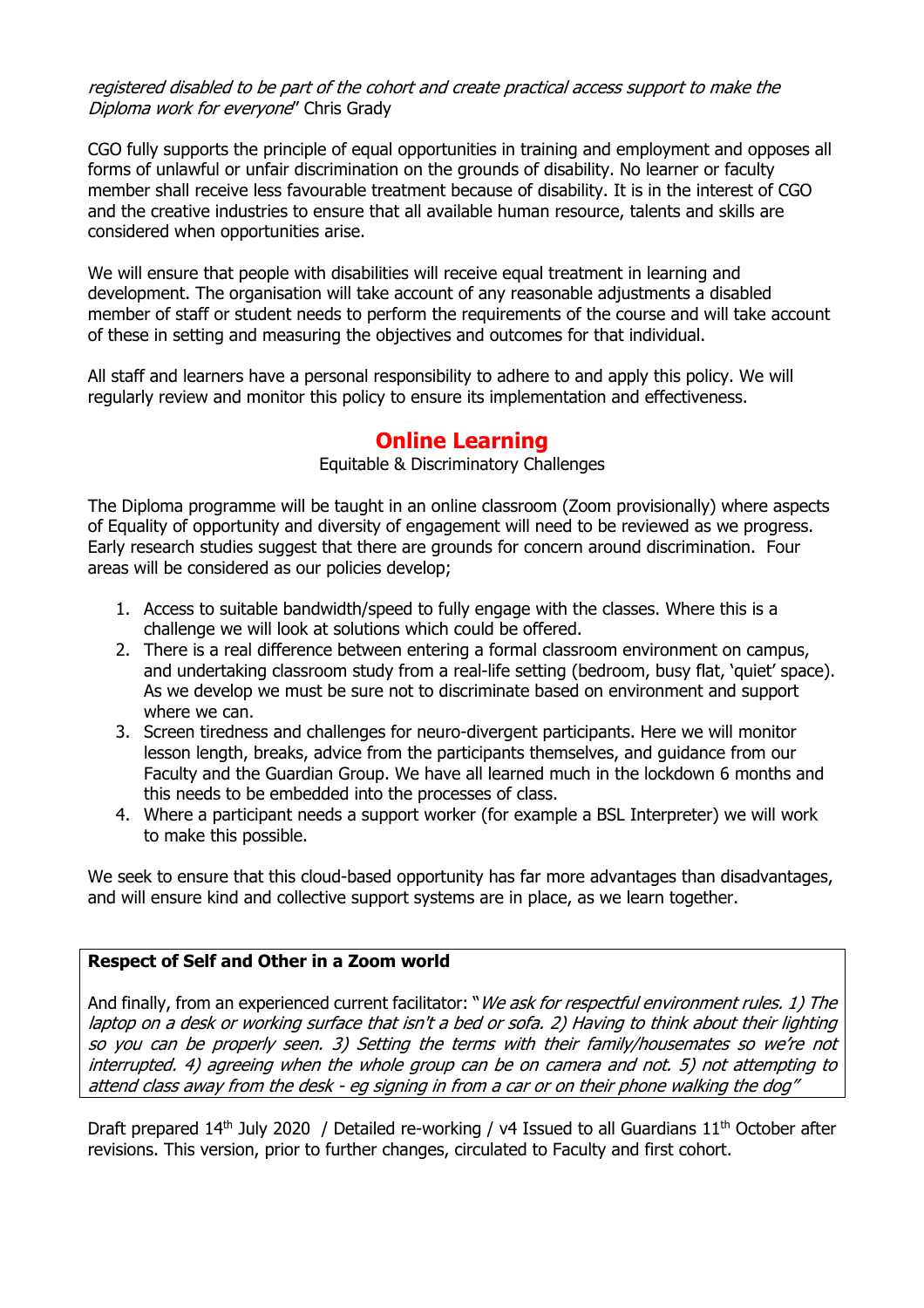#### **Three Addenda - Definitions and Expansion**

The following sections have been drawn and adapted from more standard policy documents to help with definitions and detail.

#### **FORMS OF DISCRIMINATION**

The following are forms of discrimination that this policy aims to avoid:

Direct Discrimination occurs when a person is treated less favourably because of a protected characteristic that they either have or are thought to have. Direct discrimination can also occur by way of association, which is when a person is treated less favourably because, for example, their spouse or partner or other relative has the protected characteristic.

Indirect Discrimination occurs when a provision, criterion or practice is applied equally to everyone, but has a disproportionately adverse effect on people who share a particular protected characteristic. A person with the protected characteristic who is disadvantaged in that way has the right to complain. To be justified the provision, criterion, or practice must be necessary for legitimate business reasons in circumstances where less discriminatory alternatives are not reasonably available.

Victimisation occurs where someone is treated unfavourably because he/she/they has raised a complaint under this policy or taken legal action, in relation to any alleged act of unlawful discrimination, against the Company or because he/she/they has supported someone else in doing this.

Harassment is unwanted conduct that violates an individual's dignity or creates an intimidating, hostile, degrading, humiliating or offensive environment. Harassment can take many different forms and may involve inappropriate actions, behaviour, comments, emails or physical contact that causes offence or are objectionable. Harassment may involve a single incident or persistent behaviour that extends over a period of time and can occur even if someone did not mean to cause offence. It also means that a person can be subjected to harassment by behaviour that is not aimed at them directly but which they nonetheless find unpleasant. Harassment is always unacceptable and where it relates to a protected characteristic it will amount to an unlawful act of discrimination.

Discrimination arising from Disability - In addition to the above, it is unlawful to treat a person unfavourably because of something that is the result, effect or outcome of their disability, unless the treatment is necessary and can be objectively justified. Furthermore, employers have a duty to make reasonable adjustments to ensure that disabled applicants, employees or other workers are not substantially disadvantaged.

#### **WHAT DO WE MEAN BY RACISM?**

White Supremacy **-** The belief that white people are superior to other races. The upholding of white power. The assumption that white people should maintain the level of leadership there is now.

Institutional Racism **-** racial discrimination that has become established as normal behaviour within a society or organisation.

Systemic Racism **-** Referring to the rules, practices and customs once rooted in law. These may have changed over time, resulting in a facade of "equality," but the residual effects reverberate throughout entire societal systems, including in the arts.

Individual Racism **-** Racist beliefs and actions held or acted upon by an individual.

Overt prejudice/ bias **-** A negative belief about somebody which is formed on the basis of their race or culture.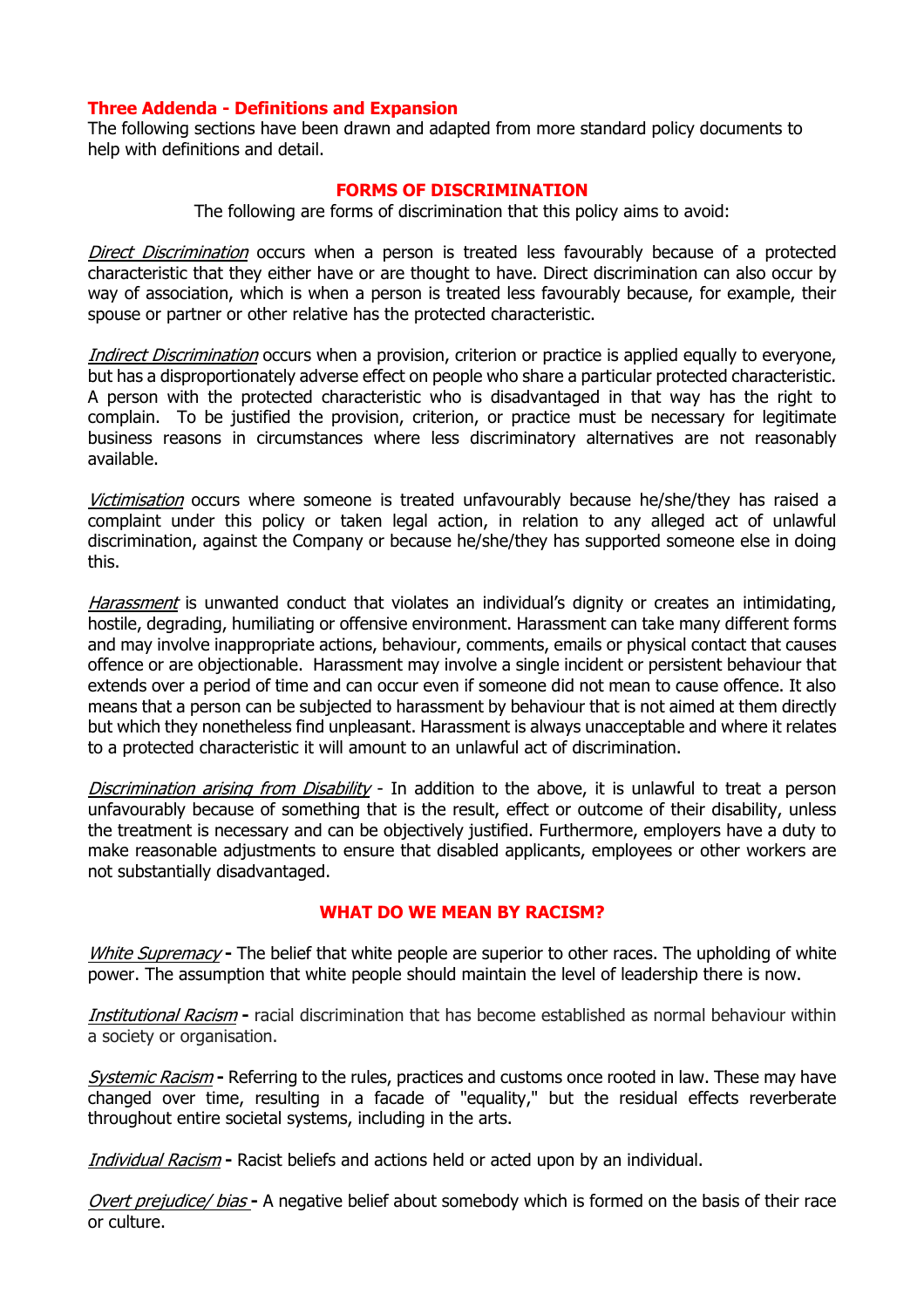Microaggressions **-** Actions which are less likely to be detected as overt/ blatant racism, but which other and alienate people based on race - often perpetuated by people who do not identify as racist.

Slurs and derogatory language **-** Use of racialised or offensive language/ words by people who are not part of that particular race or culture, no matter what the intention.

Unconscious bias **-** Unconscious bias recognises that we have grown up in a racist society, and our cultural understanding may be unconsciously racist, without us fully realising or unpicking it.

Tokenising of people of colour **-** In the arts, we can be guilty of tokenising artists of colour as a way to 'prove' how inclusive we are. This is in itself a form of racism. Our work must be deeper than this.

# **13 FORMS OF DISABILITY**

## **Source understood.org**

Please note CGO has not adapted the language here. It is child centered.

**1. Specific learning disability (SLD)** The umbrella term "SLD" covers a specific group of learning challenges. These conditions affect a child's ability to read, write, listen, speak, reason, or do math. Here's what could fall in this category: Dyslexia, Dysgraphia, Dyscalculia, Auditory processing disorder, Nonverbal learning disability. SLD is the most common category under IDEA. In 2018, 34 percent of students who qualified did so under this category.

**2. Other health impairment**; The umbrella term "other health impairment" covers conditions that limit a child's strength, energy, or alertness. One example is **ADHD**, which impacts attention and **executive function**.

**3. Autism spectrum disorder (ASD); ASD** is a developmental disability. It covers a wide range of symptoms, but it mainly affects a child's social and communication skills. It can also impact behavior.

**4. Emotional disturbance**; Various mental health issues can fall under the "emotional disturbance" category. They may include **anxiety** disorder, schizophrenia, bipolar disorder, obsessive-compulsive disorder, and **depression**. (Some of these may also be covered under "other health impairment.")

**5. Speech or language impairment**; This category covers difficulties with **speech or language**. A common example is stuttering. Other examples are trouble pronouncing words or making sounds with the voice. It also covers language problems that make it hard for kids to understand words or express themselves.

**6. Visual impairment, including blindness**; A child who has eyesight problems is considered to have a visual impairment. This category includes both partial sight and blindness. If eyewear can correct a vision problem, then it doesn't qualify.

**7. Deafness**; Kids with a diagnosis of deafness fall under this category. These are kids who can't hear most or all sounds, even with a hearing aid.

**8. Hearing impairment**; The term "hearing impairment" refers to a hearing loss not covered by the definition of deafness. This type of loss can change over time. Being hard of hearing is **not the same thing** as having trouble with auditory or language processing.

**9. Deaf-blindness**; Kids with a diagnosis of deaf-blindness have both severe hearing and vision loss. Their communication and other needs are so unique that programs for just the deaf or blind can't meet them.